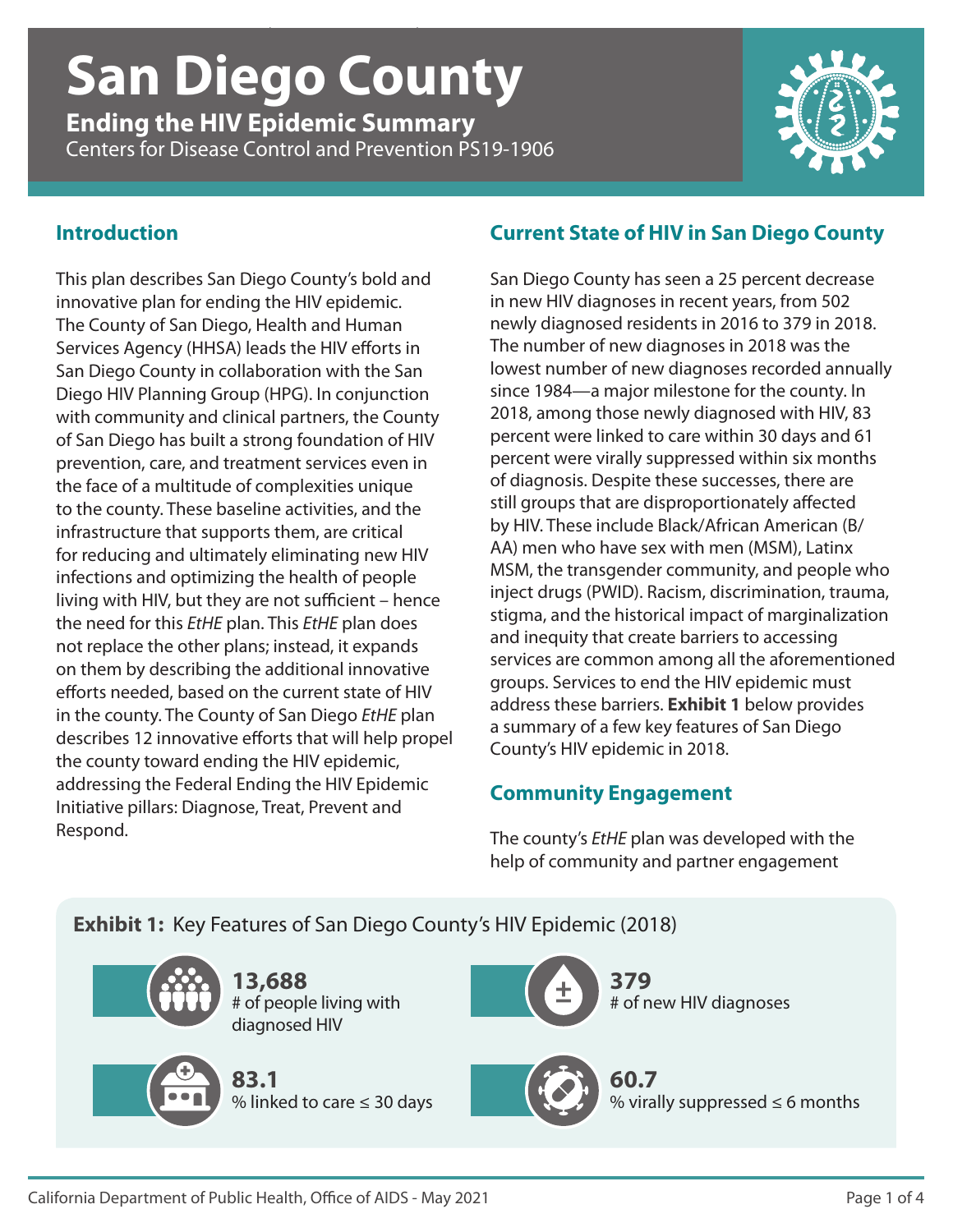### **Exhibit 2:** Key Considerations for Ending the HIV Epidemic in San Diego County, From Community Engagement Processes



**Social Determinants of Health**, like structural inequality and discrimination – especially among people who are undocumented – hinder progress.



**Secure Housing** is needed to help people experiencing homelessness and housing insecurity meet basic needs and prioritize their health.



**Mental Health Services** that are culturally and linguistically appropriate are critically needed to support viral suppression.



**Substance Use** services are urgently needed to support HIV prevention and care efforts, especially given local rates of heroin, fentanyl, and methamphetamine use.

and endorsed by the HIV Planning Group (HPG). However, the COVID-19 pandemic and response has affected San Diego County's ability to implement in-person outreach and face-to-face community engagement for most of the months of the PS 19- 1906 accelerated planning year. HHSA implemented and partnered with others to implement substantive community engagement activities before the onset of COVID-19 by tapping multiple sources of funding including HRSA 19-034. Those activities were leveraged for this planning process.

## **Selected Findings**

The information presented above in **Exhibit 2** sheds light on some prevailing issues and conditions of the priority populations cited in community engagement events. These findings provide early insights to structural barriers and provide a foundation for the development of impactful strategies and interventions.

### **New Voices**

HHSA used an intentional data-driven process to identify affected populations not currently being reached effectively so they could focus on engaging these new voices. In addition, based on HIV surveillance data and the experience of key stakeholders and an assessment of who is not currently participating in the HIV planning process and services, HHSA identified the following priority populations as **critical voices** that need to be the focus of EtHE work:

- **B/AA MSM.** B/AA MSM experience stark HIV health disparities, particularly regarding retention in care and viral suppression;
- **Latinx MSM.** Latinx MSM experience HIV health disparities, and are a large proportion of late HIV diagnoses;
- **Transgender community.** There is a lack of robust data for the transgender population and more must be done to gain an understanding of their current needs;
- **PWID.** PWIDs are a population that is hardly reached in the county and they are vulnerable to not only HIV infection, but also STIs and HCV;
- **Young people in their 20s and 30s.** Young adults make up a large proportion of new HIV diagnoses in the county, experience disparities in viral suppression and are not currently at the HIV planning table; and
- **Central Region residents.** Residents of the county's Central Region are statistically less likely to be linked to care or achieve viral suppression than other residents.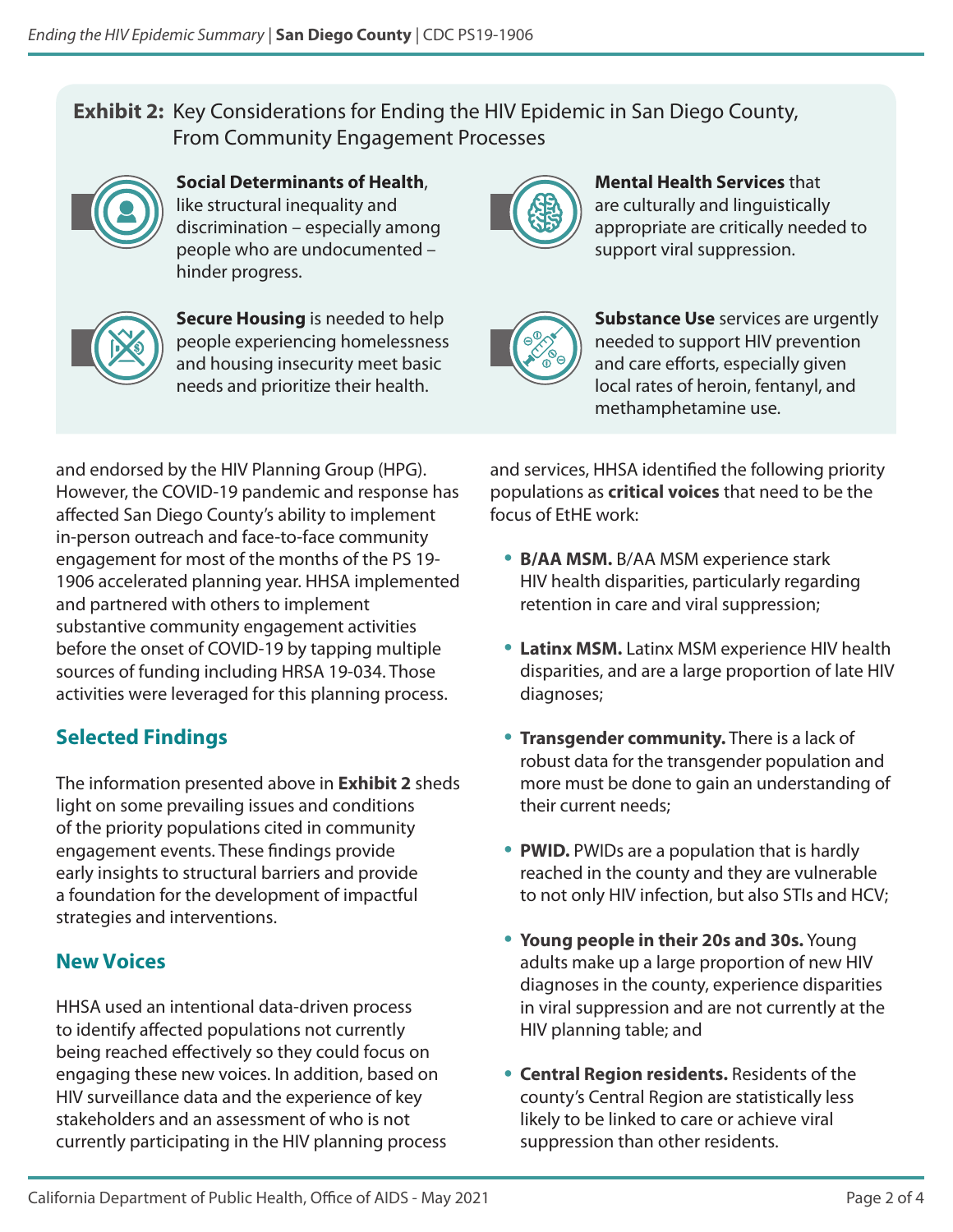| <b>Exhibit 3:</b> High-level Summary of What is Needed to End the HIV Epidemic in<br>San Diego County |                                                                                                                                   |  |  |  |  |  |
|-------------------------------------------------------------------------------------------------------|-----------------------------------------------------------------------------------------------------------------------------------|--|--|--|--|--|
|                                                                                                       | Grow capacity to serve B/AA, PWID, and younger adults 20-39 who<br>currently lag behind other groups in viral suppression.        |  |  |  |  |  |
|                                                                                                       | Increase the number of PrEP users, particularly among those groups<br>most vulnerable to HIV infection.                           |  |  |  |  |  |
|                                                                                                       | Grow capacity to serve the B/AA and Hispanic/Latinx communities<br>that together comprised 46.4% of new diagnoses in 2018.        |  |  |  |  |  |
| $\overline{\mathbf{5}}$                                                                               | Deploy HIV/STI testing in targeted manner using peers to<br>reach B/AA, Hispanic/Latinx, the transgender community,<br>and youth. |  |  |  |  |  |
|                                                                                                       | Make benefits system easier to navigate for<br>B/AA, Hispanic/Latinx, youth, PWID, and<br>Central Region residents.               |  |  |  |  |  |
|                                                                                                       | Increase data to care capacity through<br>coordination research and building infrastructure.                                      |  |  |  |  |  |
|                                                                                                       | Increase the number of individuals engaged<br>in care from 60.4% to 95% by 2025.                                                  |  |  |  |  |  |
|                                                                                                       | Test the last 10% of individuals<br>that are living with HIV and are<br>still unaware of their status and<br>link them to care.   |  |  |  |  |  |

#### **Situational Analysis**

**Exhibit 3** above summarizes what the county must do to reach EtHE goals. A full situational analysis by pillar including gaps and assets can be found in the *EtHE* plan.

### **San Diego's Plan to End the HIV Epidemic**

The County of San Diego has identified 12 innovative efforts that will help propel the county toward ending the HIV epidemic. These efforts will require close partnership with existing as well as

new partners to be successful. New activities are described in full detail in the *EtHE* plan and address all four EtHE pillars. EtHE activities will focus on the regions and populations experiencing high and disproportionate HIV burden. In addition, community engagement efforts will be used to bolster the county's HIV workforce by building economic opportunities for those most impacted by HIV and creating a pipeline of critical workers to help reach EtHE goals. See **Exhibit 4** on page 4.

All interventions are funded through CDC 20-2010 unless otherwise specified.